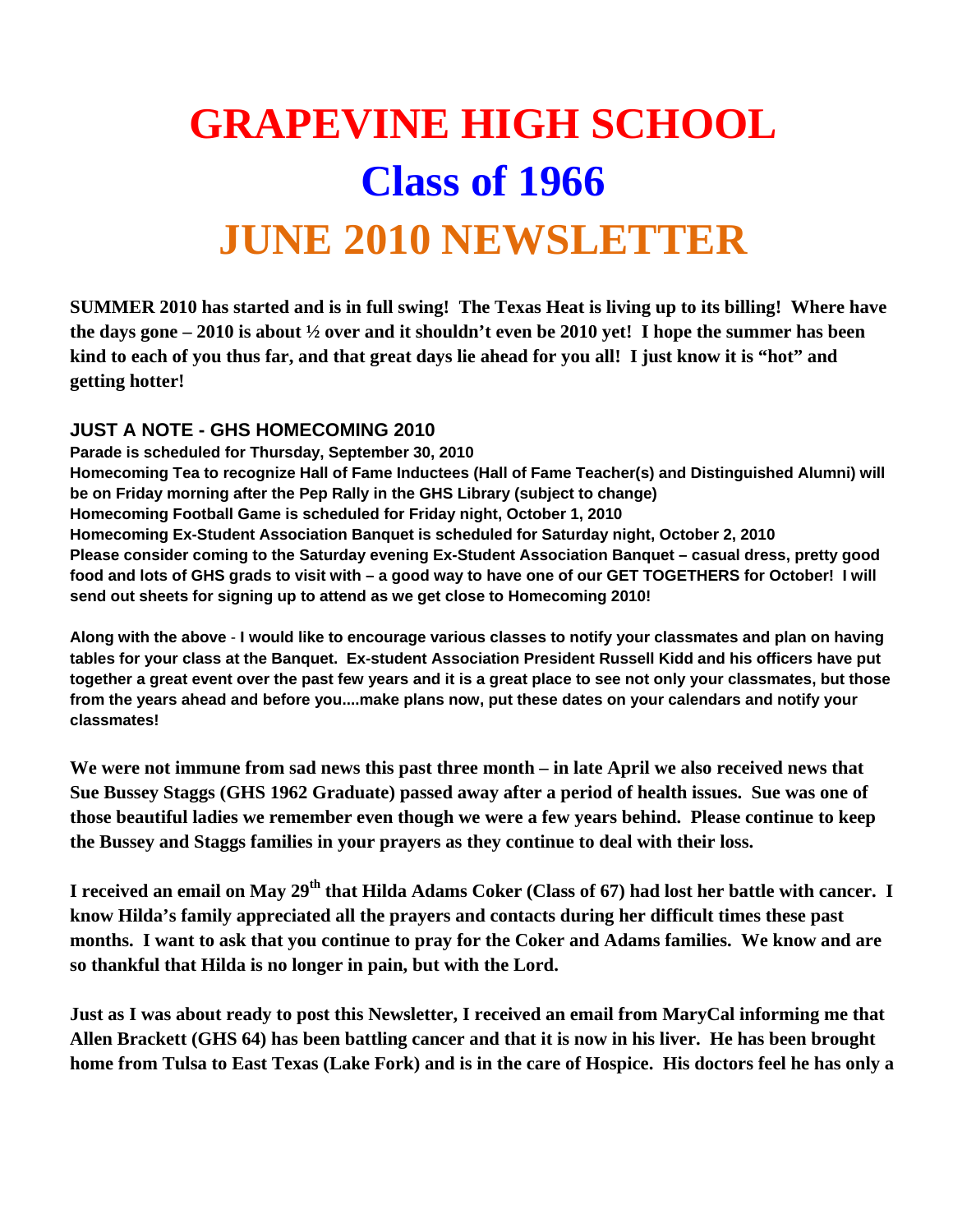**few weeks of some quality of life and that his prognosis is about two months. Please pray for strength for the Brackett family during this most difficult of times.** 

**Back in late April, Bill Powers had a short visit back in Baylor Hospital after having chest pains the night before. Bill had three stints "installed" and went home, in what seemed like hours. Happy to report that he is doing well!** 

**Lynda Yarbrough Hawkins in a late night, in the dark trek at her home somehow managed to fracture a bone in her foot. She has been home (supposed to be staying off her feet, but not following strict doctor's orders) trying to get better. Last report from her two daughters was that she still had pain and swelling and pain in that foot after about three weeks. If you are on Facebook, give her a holler…if you have her email address; send her an email – Cabin Fever is setting in! Keep Lynda in your prayers as she gets over this painful time.** 

**I exchanged emails with Rick Stacy today (he was in Alaska) and asked him how Diane is doing and he said her doctor said all was still great! Great News!** 

**It had been a long dry spell since we have tried to pull off a "GET TOGETHER"….since Ole Whiskers closed we have not gotten back together there or at the Golden Corral. However, we tried to find a time in June just to see what sort of a group we could pull together. We had about 41 folks show up for our Get Together….several from 63, several from 64 and all the way up to at least 69! Sorry if you were unable to be there – heck Kathy Barnes Dirmeier even showed up and I won money on a bet that she would show! Carolyn Cody was there and has been a regular since she has moved back into the area. We were expecting Gail Armstrong Schneider to join us, but she was not feeling well and unable to attend – we missed you Gail! Tom Walker was there and we always enjoy having Tom join us – amazing that he still likes us!** 

**I want to ask everyone to also keep Harlan Jewett in your prayers. Harlan is still living at home, still driving at times, but he misses Inez and visits her grave site most days. Harlan still has "on and off" again health problems – so keep him in your prayers.** 

**I heard just before posting this Newsletter that Darlene Tillery Florence's father was in the hospital and they have found a large mass in one of his lungs and have scheduled a biopsy. Darlene said that her dad was not in any pain, hungry as a horse, and complaining that he didn't sleep a wink…However; they are keeping him in the hospital to monitor his blood sugar. Darlene also indicated that Edith Pewitt was in the hospital and I apologize that I don't really know any more about Edith and why she is in the hospital. I know that Darlene & David and the Tillery family as well as the Pewitt family would appreciate your prayers.** 

**Linda and I were fortunate to join with Gary & Jane Cumbie and Jerry & Linda Bowden Cox for another summer excursion in early June. I won't bore you with any details, but we had a wonderful**